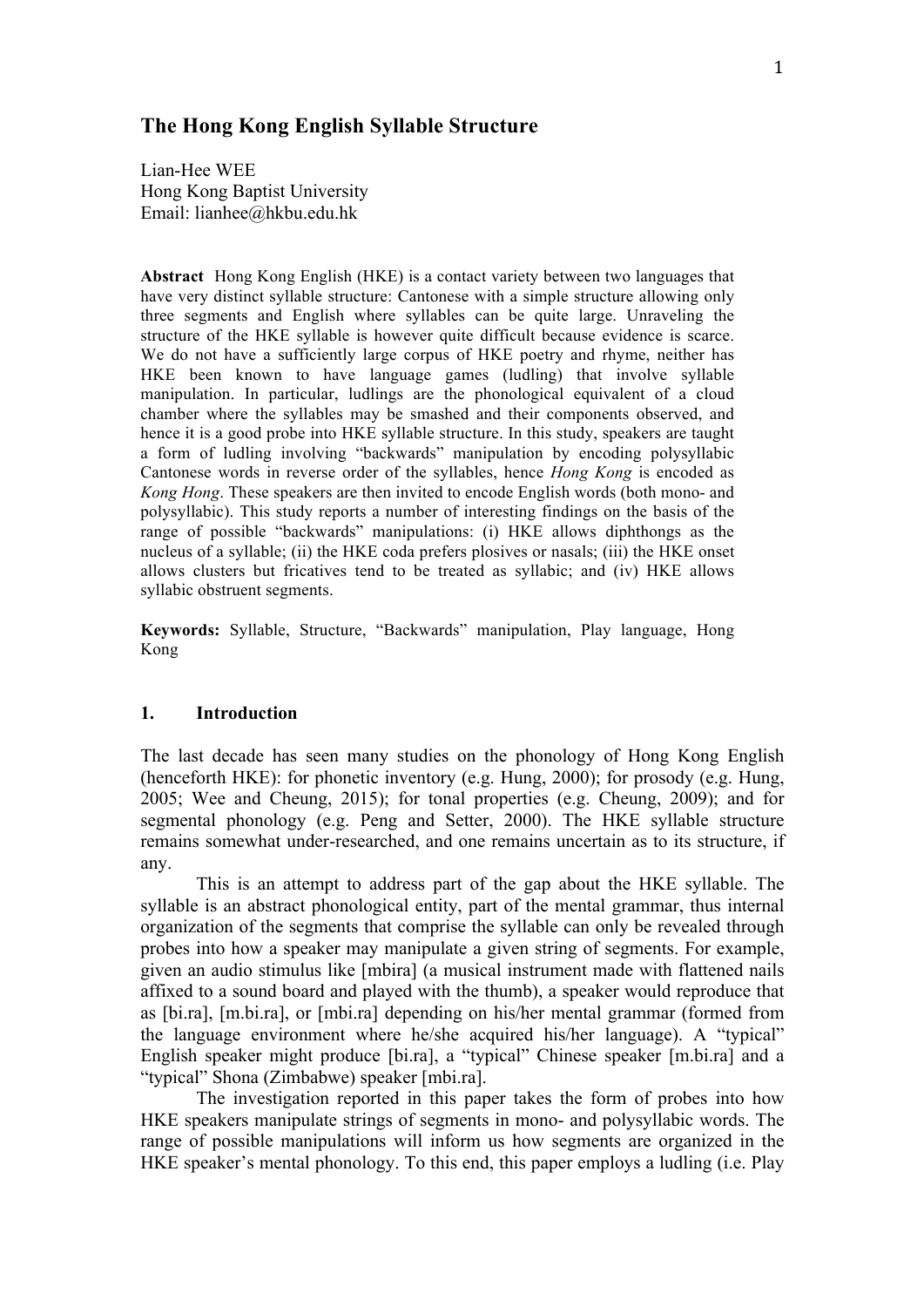The evidence found in this study shows that that the HKE syllable template allows a maximum of six segments, unlike that of Cantonese (which allows a maximum of three segments, no branching nucleus and allows high vowels in the coda). The Cantonese syllable is sometimes described as  $(Cw)V(X)$ , where [w] is a glide and X is any segment. If so, the [w] glide's restricted distribution (either occurring as a sole onset or following a velar plosive) would be puzzling. More tenable is Zee's (1999) phonetic study, which indicates that the [w] glide is in fact labialization of the preceding velar plosive, a position recognized also by the Linguistics Society of Hong Kong (2002, p.19). The HKE syllable template is also unlike "standard" English (which allows a maximum of nine segments, Hammond 1999, Chapter 3). Of course, the term "standard" requires qualification, especially in consideration Singh (2012) who argued how the term "native" fails to apply meaningfully to different varieties of English. However, "standard" can still be meaningfully considered in terms of what is prescribed through textbooks and the classroom. Contact between Cantonse and English presumably begot HKE.

The ensuing section sets the stage for HKE as Chinese English. Section 3 introduces the "backwards" language game. Section 4 unravels the HKE syllable through attested "backwards" manipulations. Section 5 discusses some implications of the study and offers a conclusion.

# **2. Hong Kong English as Chinese English**

Hong Kong (population approximately 7.19 million, HKSAR Census, 2014), is predominantly Cantonese-speaking. Annexation to the British crown in the nineteenth century linked Hong Kong intimately to the English-speaking world. For a long time, Hong Kong was the Chinese representation to the world as China kept her doors closed until as late as the 1970s (with the reform and open-door policies of Deng Xiaoping) and the modernization of Taiwan starting only in 1949. In fact, Bolton's (2003) title *Chinese Englishes* was a study of what is essentially Cantonese English, starting from Mundy's diary of his stay in Macau in the  $17<sup>th</sup>$  century (ibid, p.139), and then covering the southern coast of Yue-speaking China where Hong Kong plays a prominent role.

Today, the picture is much enriched with both the People's Republic becoming more globalized and with Taiwan having enjoyed decades of post WWII economic prosperity. There are also the participants in the Chinese diaspora that have taken new identities as Singaporeans and Malaysians (also to weaker extents Thai, Filipino, or various Chinatowns too). Chinese-affiliated Englishes would include Singapore English, Malaysian English, Hong Kong English, Taiwan English etc.

HKE is Chinese English through having Cantonese, a Han language/dialect, as one of its parent languages. Until the end of the  $20<sup>th</sup>$  century, Cantonese was arguably the lingua franca of most of the Chinatowns around the world (just watch the Hollywood movies that feature a Chinese language up to *Indiana Jones Temple of Doom*, 1984). Among other early language manuals, the preface of T'ong (1862) explains that the transliterations provided therein are to be read in Cantonese. Many of these transliterations have since entered the lexicon of modern Hong Kong Cantonese as loanwords (e.g. *plum* as [pou33.lʌm55], *store* as [si33.tɔ55]*, money* as [mʌn55] via [mʌn55. nei21]), which attest to the intermingling between Cantonese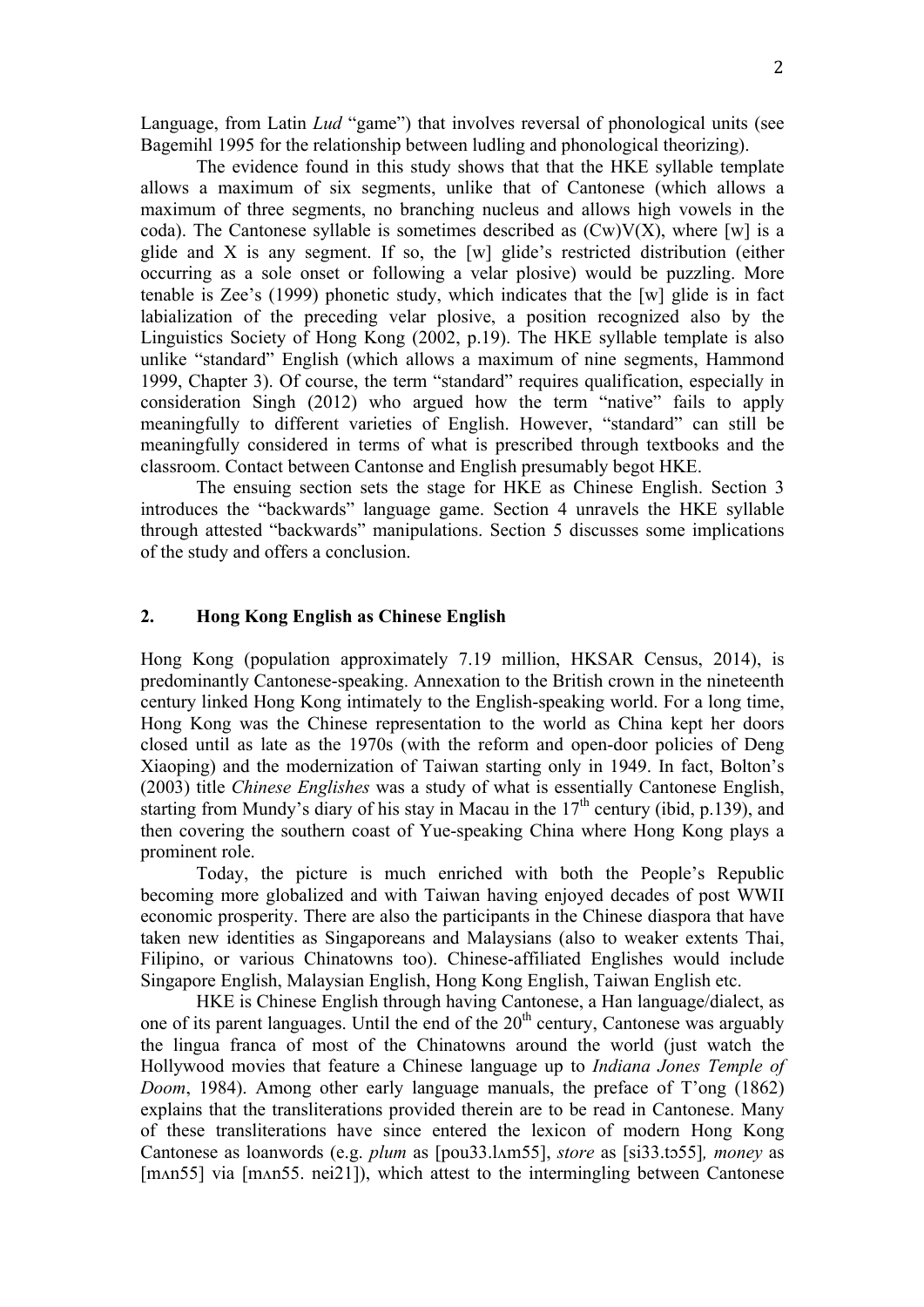and English in Hong Kong. Stronger evidence comes also from the various descriptions of HKE that reveal a heavy Cantonese influence. Hung (2000) provided a segmental inventory of HKE that was constrained by the Cantonese inventory; and Cheung (2009) gave a comprehensive description of the tone-like properties of HKE speech, which Wee and Liang (forthcoming) demonstrated to have F0 values that relate to Cantonese.

Summarizing from the preceding paragraphs, the case for HKE as Chinese English is substantiated on three fronts: (i) demographics; (ii) history and (iii) linguistic affinity. In contrast, other candidates such as Singapore English invariably include a much stronger presence of other local languages such as Malay, Peranakan, and even Indian languages from the Indian diaspora (Lim 2014 among others).

## **3. The "Backwards" Language Game**

Any community is likely to have lots of interesting things they do with their language(s). Most commonly, one sees rhymes, verse, limericks and songs, but closer study would also reveal secret or play languages invented by users to encode their message. In the United States for example, children may use a play language called Pig Latin, which involves the transposition of any word-initial consonant cluster to the end followed by a suffix [ei]. Hence *pig* is [igpei], *Latin* [ætɪnlei] and *sleep* [i:pslei]. This provides evidence about the constituency of the consonant clusters (for why else would [sl] be transposed as a unit in *sleep*?). Similarly, Chao (1931) reported on eight different *fanqie* languages used in different regions of China for clandestine communication, where essentially each syllable is split into two by inserting material between the onset consonant and the rhyme, for instance [ma] would be encoded as [mai.ka]. *Fanqie* languages would also attest to the internal organization of the segments as epenthesized material are licensed only between the onset and the rhyme (or in traditional Chinese phonology parlance between the *shengmu* and *yunmu*).

Coming back now to Hong Kong, HKE has been used for purposes of punning (as in (1)), though nothing as intricate as play languages have hitherto been observed.

(1) A pun on *child* and the family name *Chow* (a 2006 advertisement poster)

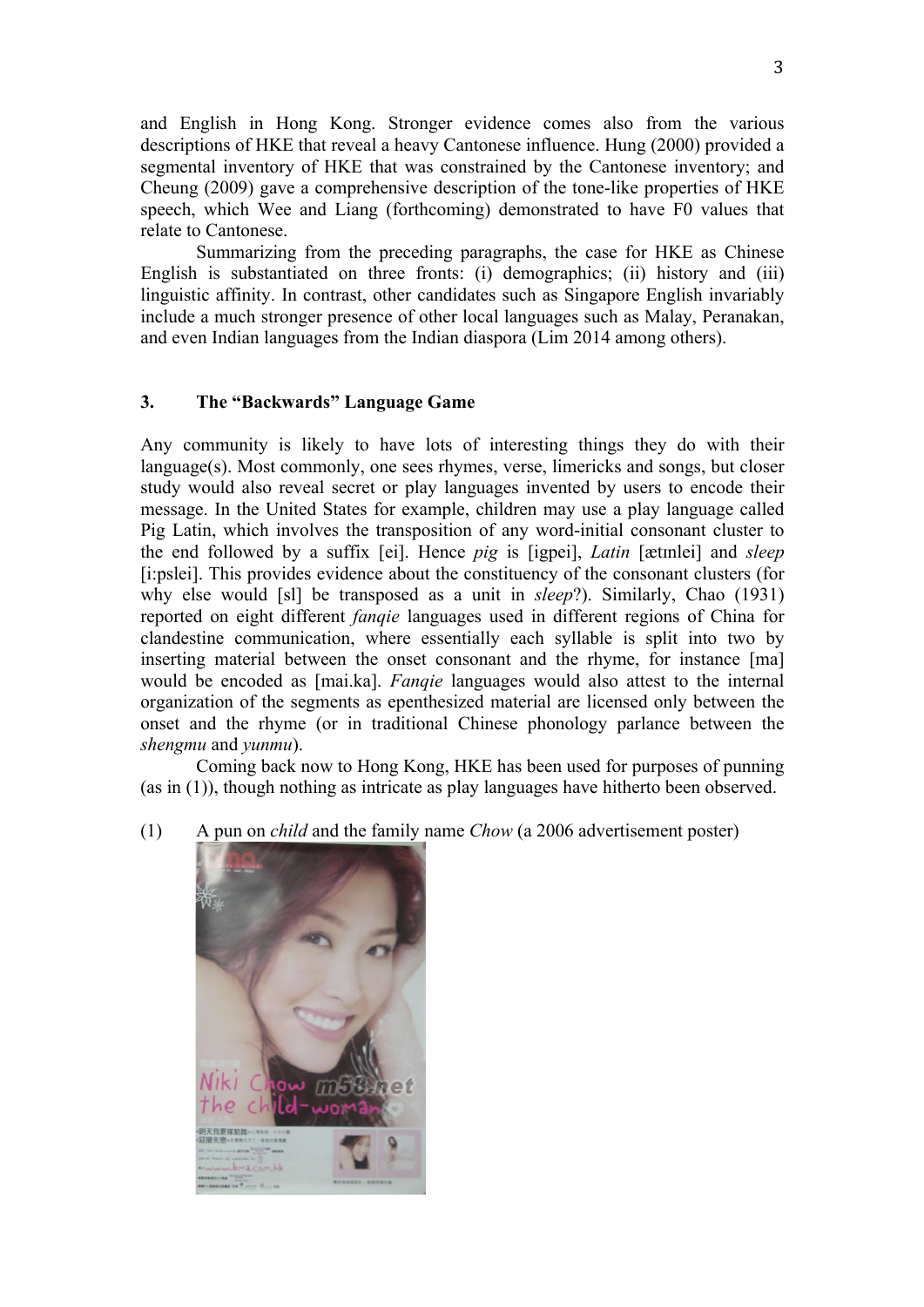The poster in (1) is a pun on the last name of this popular singer Chow and the word *child*, both pronounced  $[t]$ <sup>h</sup>au] in HKE, an effect normally lost to non-HKE speakers. Phenomena such as punning and rhyming attest to the HKE speakers' ability to manipulate phonology in systematic ways that underlie their mental grammars.

In this study, ten HKE speakers (balanced for gender) are invited to learn a ludling that requires them to "reverse" their speech, thereby manipulating phonological strings. Participants are Cantonese-English bilinguals native to Hong Kong and have not spent extensive uninterrupted periods abroad. They are from middle-income families, have received or are undergoing undergraduate education and speak English proficiently. Their representativeness is further checked by having anonymized samples of their recordings judged for typicality by other at least three other Hong Kongers. These participants are taught "backwards" manipulation using Cantonese materials so as not to affect their performance in HKE. The training is done by first providing the participants with polysyllabic Cantonese words with the encoded forms in reversed order of the syllables, as in (2).

# (2) "Backwards" Cantonese

| normal word $\sigma_1$ | $\overline{O_2}$            | $\sigma_{n}$<br>$\sigma_{n-1}$ |
|------------------------|-----------------------------|--------------------------------|
| backwards              | $\sigma_n$ $\sigma_{n-1}$   | $\sigma_1$ ]                   |
| Normal                 | "Backwards"                 | gloss                          |
| $[t\sin, \tan]$        | $[\text{tip}. \text{tsin}]$ | dragonfly                      |
| [dik.si.nei]           | [nei.si.dik]                | Disney                         |
| [tsau.tau.fu]          | [fu.tau.tsau]               | stinky tofu                    |

When the participants appear comfortable with reversing the order of the syllables, they are presented with monosyllabic Cantonese words and then asked to suggest the "backwards" form. At no point do we attempt to correct the participants for their attempts, thus whatever they produce as their version of "backwards" we simply nod in agreement. This is important because we want to find out what kinds of manipulations are most natural to the participants. Though taken aback at first, participants appear to be able to produce some encoded form or another, producing [kit] out of 敵 [tik] "enemy" and [am] out of [ma] "mother". Most participants become quite excited at this stage. Participants are then shown a few English words in print and asked to encode those as well so that they know to transfer their encoding methods to HKE. To avoid priming the participants, English stimuli are never read to them.

The trained participants are then invited to make recordings of a list of English words, all presented visually. Recordings are done using a prompt question, first in normal articulation and then in "backwards" form. If the target word begins with a plosive, the prompt is "What was it?", to which the participants will respond "It was X." Otherwise, the prompt question is "What do you say?" to which they respond, "I say Y" (where X and Y are the target words). Each word is recorded three times for normal and three times for "backwards", with the repetitions done over separate sessions. Normal utterances allow the experimenter to ascertain the HKE pronunciation of the word by each speaker, and the "backwards" forms allow observation of the kinds of manipulation most natural to the participants. Having the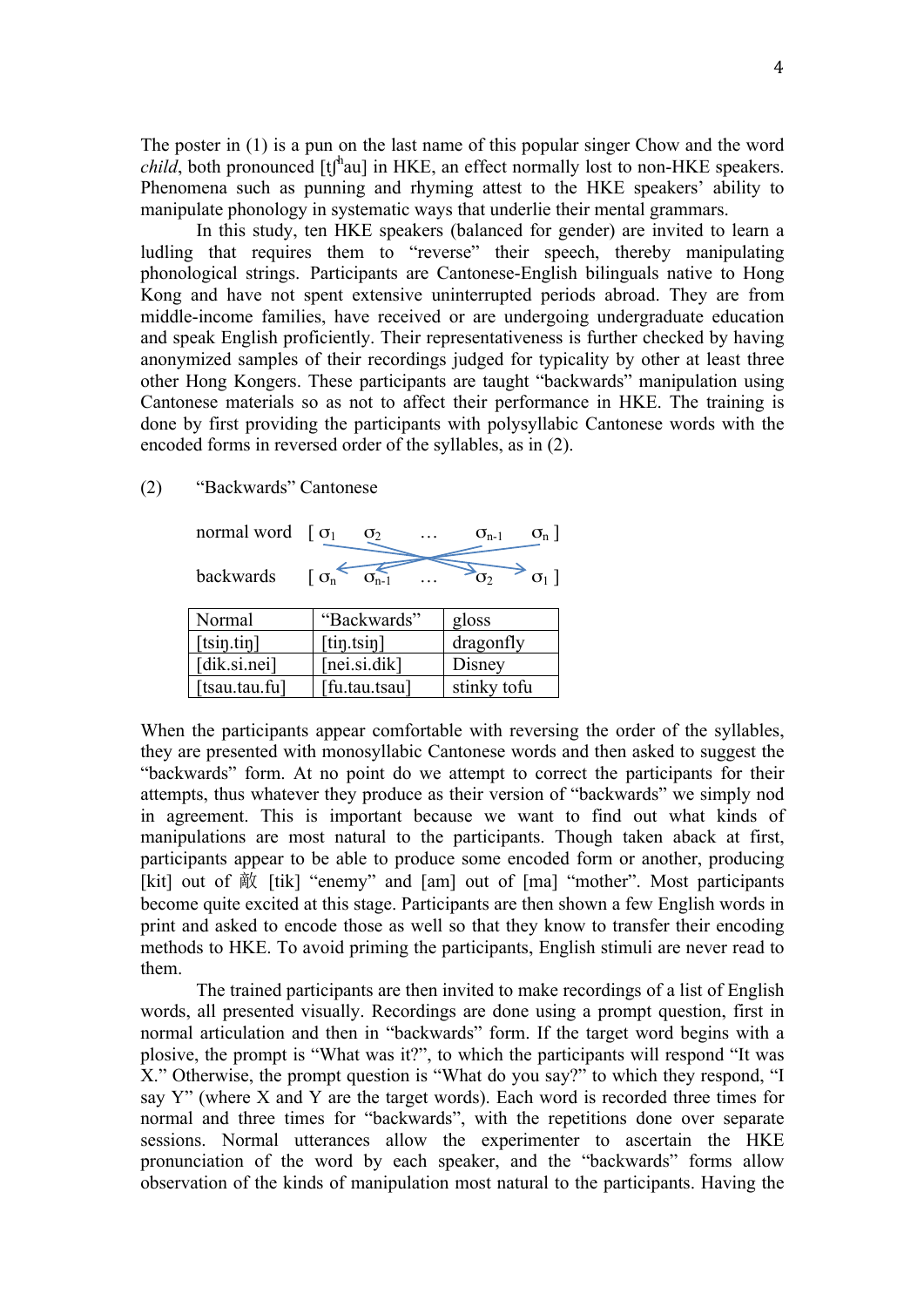repetitions in separate sessions allows the checking for consistency in the manipulation strategies that might qualify for "backwards". The wordlist for collection of backwards language consists of about 500 items that have consonant clusters word-initially, medially and finally as well as those that have various combinations of vowel sequences.

As may be expected, such an experiment will produce quite a handful of variation in the data. Variations come from a variety of sources:

I. Same word, different pronunciations

The same word may have been pronounced differently by different HKE users, yielding different "backwards" forms. For example, words like *ants* may be [ɛnts] or [ɛns] in HKE.

II. Different "backwards" forms due to different operations

Given a monosyllabic sequence, the backwards form could have been formed by (i) linearly reversing all the segments, (ii) flipping the order of the onset and coda; or (iii) pre-posing only the coda. Similarly, given a disyllabic or polysyllabic sequence, the backwards form could have been formed by (i) linearly reversing the order of the syllables, (ii) reversing the order of the feet, so that *absolutely becomes lutely-abso* rather than *ly-lute-so-ab*; or (iii) by merely preposing the final syllable. These are all possible operations, even if some are not strictly "backwards".

III. Performance errors

Subjects are likely to have performance errors due either to anxiety or to other factors. Such performance errors can never be totally discounted or eradicated.

The variations in the data do not invalidate the study, rather they reveal the extent to which manipulations are possible. However, care must always be taken not to jump to conclusions. For example, if *cat* [kæt] were to yield [tæk], one cannot conclude if there is a reversal of the linear order of the segments or if the onset and coda have switched places, but if *Kate* [keit] yields [teik], the preservation of the vowel sequence [ei] would allow us to conclude that the onset and coda changed positions.

#### **4. Deriving the HKE syllable template**

In normal articulation, it is difficult to ascertain the properties of HKE's (or any other language's) syllables for two reasons. Firstly, it is not always easy to decide how word-medial consonants are to be treated. For example, is the syllable break in *disclaim* before [s], before [k], before [l]] or after [skl]? Similarly with *filming* pronounced [fimiŋ] in HKE, [m] could be a single segment shared by two syllables and/or geminate. Secondly, a monosyllabic word in RP may not be monosyllabic in HKE. For example, *isle* is often perceived and articulated as disyllabic by HKE speakers.

These issues can only be teased apart by evidence internal to the linguistic patterns of the users. Such evidence can come from phonological alternation (such as allophonic distribution), cleverly designed perceptual experiments, or production manipulations (pause insertions, ludling such as "backwards" language). This paper, however shall not address the inventory of HKE phonemes and their allophones,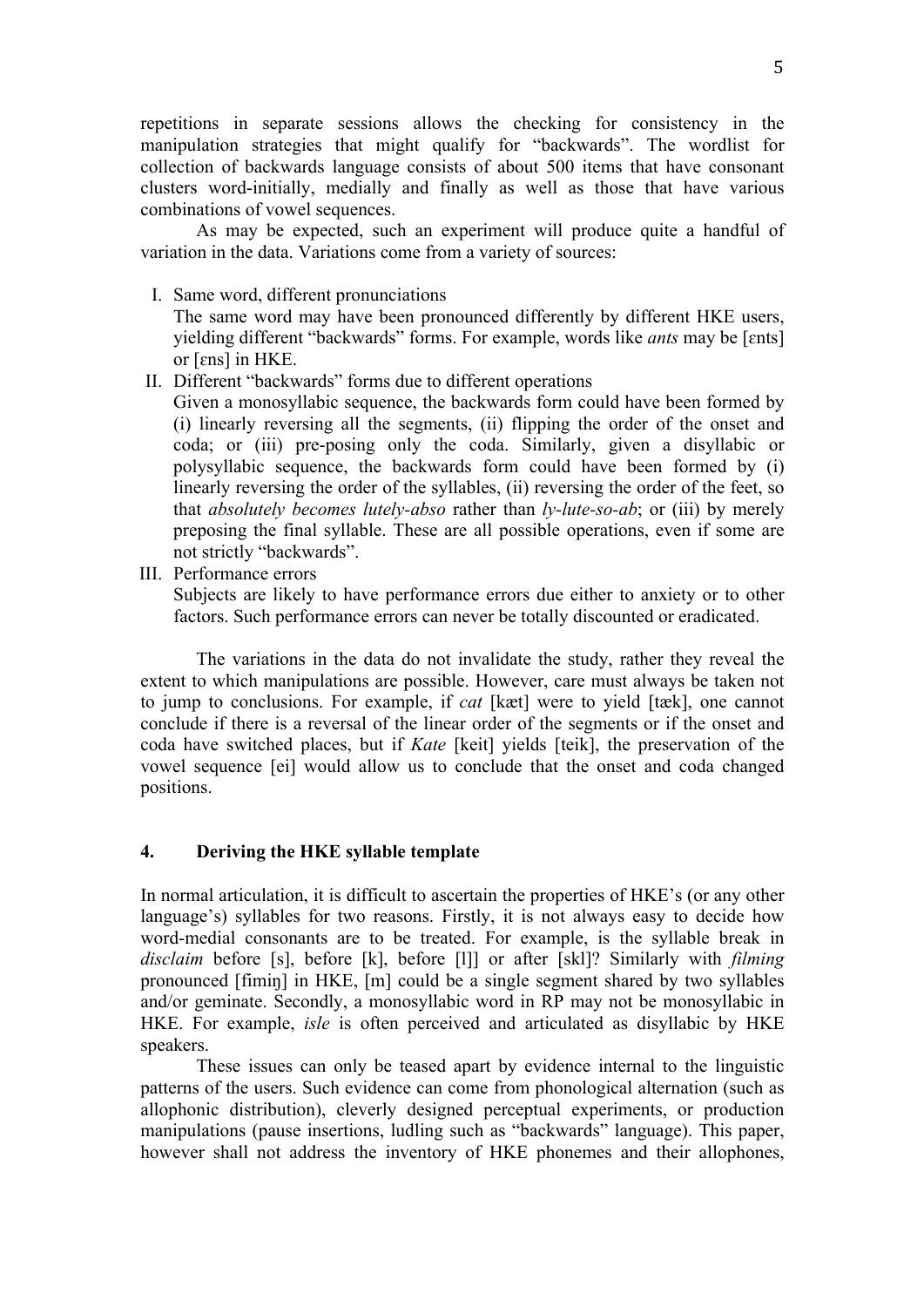focusing strictly on the issue of syllable structure. The interested reader is instead referred to Hung (2000) for an excellent treatment on the phonological inventory.

### *4.1 Vowel nuclei*

We begin the exploration with the vowels that may form the nuclei of the HKE syllable. Note that an intra-syllabic vowel sequence, say [ei], is not *a priori* a diphthong. In Cantonese, [i] is the coda, since no consonant can follow [i] or [u] inside a syllable when either are preceded by another vowel. (All di-vocalic sequences in Cantonese ends with [i] or [u].) Evidence that the HKE syllable does tolerate a diphthong nucleus can however be found in "backwards" articulations, as seen in (3).

| Vowel sequences in HKE                                                                               |  |  |  |
|------------------------------------------------------------------------------------------------------|--|--|--|
| "backwards" form                                                                                     |  |  |  |
| [naut], [ $\tilde{a}$ ũt]                                                                            |  |  |  |
| [saun], [s.aun]                                                                                      |  |  |  |
| [1aif], [aif]                                                                                        |  |  |  |
| [kai], [kail], [k.lai]                                                                               |  |  |  |
| [f.gei], [feik]                                                                                      |  |  |  |
| $[$ dzu.rein $]$ , $[t]$ ein $]$                                                                     |  |  |  |
| [toub], [t.bou]                                                                                      |  |  |  |
| [soun], [s.oun]                                                                                      |  |  |  |
| $[noik], [\tilde{oik}], [\text{oip}.k]$                                                              |  |  |  |
| [oits], $[oi.tr]$ , $[roit]$ ]                                                                       |  |  |  |
| $[peuh]$ , $[p.heu]$                                                                                 |  |  |  |
| $\lceil$ iun], $\lceil \text{wiun} \rceil$ , $\lceil \text{win} \rceil$ , $\lceil \text{wni} \rceil$ |  |  |  |
| [kium], [k.miu]                                                                                      |  |  |  |
|                                                                                                      |  |  |  |

The examples in (3) provide all possible vowel sequences in HKE that are potentially diphthongs. In HKE, V-schwa is always parsed as two syllables, hence sequences involving schwa may be omitted presently. Notice that vowel sequences like [ai], [ei], [ou], [oi] and even [iu] are preserved in the "backwards" forms even when the framing consonants are metathesized. For example, *boat* [bout] yields [toub] or [t.bou], where [t] and [b] may swap places or [t] may be fronted, but always leaving [ou] intact rather than producing \*[utbo] or \*[tuob]. Noteworthy among the list of diphthongs is [iu]. This diphthong is presumably not found in R.P. varieties, as words like *new* are transcribed [nju:], suggesting [j] as part of the syllable onset.

For the comparativists, HKE is unlike Cantonese in allowing diphthong syllable nuclei and unlike RP in having [iu] as a diphthong. For the HKE phonologist, an interim conclusion is that the HKE syllable allows two vocalic segments in the nuclei, and they are [au, ai, ei, ou, oi, iu].

# *4.2 Coda*

For the HKE syllable coda, one can look at postvocalic consonants and see what happens with "backwards" manipulation. (Pre-vocalic consonant sequences not helpful because only one segment is allowed in the HKE coda. Thus, prevocalic strings that might otherwise have been back-ended undergo deletion or resyllabification.) For example, "backwards" *ox* [ɔks] produces [sɔk], [si.ɔk], [skɔ], [sɔ],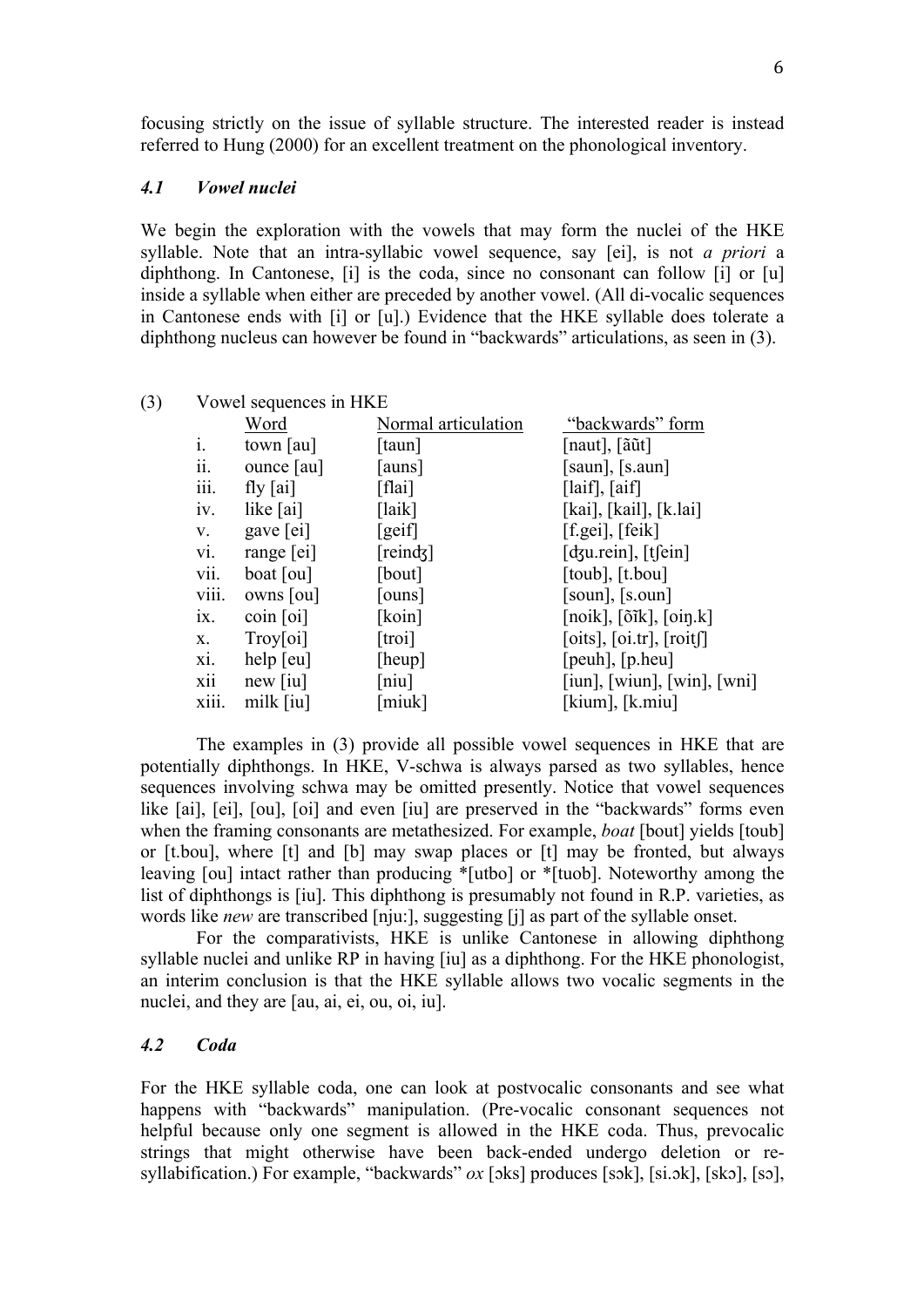never \*[ksɔ]. One account for the absence of \*[ksɔ] is to claim that the [s] in *ox* [ɔks] never formed the coda constituent in the first place, and [s] might have been some kind of syllabic obstruent or might have been extrasyllabic, thus only [s] is fronted in the "backwards" manipulation. This is not unlike Berber where even fricatives can serve as syllabic nucleus if it is a sonority peak, as reported in Dell and Elmedlaoui (1985). Ong's (2007, Chapter 3) study of Malaysian Cantonese also adds to the possibility that HKE could too allow syllabic obstruents. (Recall (2) that in the "backwards" manipulation, polysyllabic strings have the order of the syllables reversed.) An alternative account would be that [ks] is disallowed in the HKE onset, which is precisely what \*[ksɔ] involves. In fact, both accounts could be simultaneously true, making it all the more challenging to unveil the true nature of HKE codas. For now, consider the data in (4).

| Coda consonants        |       |                                  |                                                             |
|------------------------|-------|----------------------------------|-------------------------------------------------------------|
|                        | Word  | Normal                           | "backwards" form                                            |
|                        |       | articulation                     |                                                             |
| $\mathbf{i}$ .         | ant   | $\lceil \text{ent} \rceil$       | $ \tan $                                                    |
| ii.                    | close | [klous]                          | [s.klou], [souk]                                            |
| $\dddot{\mathbf{m}}$ . | fed   | [fɛd]                            | [def], [et.f]                                               |
| 1V.                    | fuse  | $[\text{fius}]$                  | $[s$ .fiu $], [s]$                                          |
| V.                     | ink   | $\lceil$ ink]                    | $[kin]$ , $[kin]$                                           |
| vi.                    | kept  | [ $k$ ept]                       | $[t \mathbf{.} \mathsf{kep}]$ , $[t \mathbf{.} \mathsf{k}]$ |
| vii.                   | larks | $\lceil$ la:ks $\rceil$          | $[s.la:k]$ , $[s.ka.la!]$ , $[kos.la!]$                     |
| viii.                  | leap  | $[\text{lip}]$                   | $[pli]$ , $[piu]$ ,                                         |
| 1X.                    | look  | [lnk]                            | [ku:], [klu]                                                |
| X.                     | lump  | [lambdamp]                       | $[\text{pl} \Lambda \text{m}]$                              |
| xi.                    | mute  | [miut]                           | $[$ tium $]$ , $[$ t.miu $]$                                |
| xii.                   | puff  | $[$ paf $]$                      | $[\text{fap}]$ , $[f$ .pa]                                  |
| xiii.                  | thin  | $\lceil \theta \text{in} \rceil$ | $[ni\theta]$ , $[in\theta]$                                 |
|                        |       |                                  |                                                             |

 $(4)$ 

The data in (4) allow a number of inferences. Firstly, codas generally do not allow more than one segment. For example, "backwards" (4vi) *kept* [kɛpt], pre-poses [t] leaving [kɛp] as a syllable, breaking [pt] string that might have looked like the coda to *kept*. This fronted [t] is sometimes accompanied by epenthesis so that it could form a syllable, or else it forms a rather unusual syllabic consonant (more in section 4.5). Alternatively, if [p] were deleted, then [k] and [t] metathesize, in which case, also demonstrating that [t] and [k] are acceptable codas, but not the cluster [pt]. Similarly, in (4v) *ink*, the [ŋk] sequence is broken when "backwards", as are also (4i, vii, x). Here, the test is to see if consonant clusters are broken/breakable.

Secondly, plosives and nasals are good coda segments. The case for plosives can be seen with (4iii, vi, vii, viii, xi, xi, xii). In (4viii) *leap* for example, we know that the [p] must have been in the coda because it swapped places with the initial [l] to produce [piu], where the final [u] is the result of [l] vocalization (see Wee 2009 for Lvocalization in HKE). Similarly with (4xi) *mute* [miut], the backwards form [tium] tells that both [m] and [t] are good in the HKE coda position. By the same reasoning, (4v, xiii) make the case for nasal codas.

Thirdly, fricatives are dispreferred as HKE codas, though marginally allowed. This can be seen by the inconsistency in how [f], [θ] and [s] behave. Take (4iv) *fuse*  [fius] for example. The acceptability of [siuf] as the backwards form suggest that both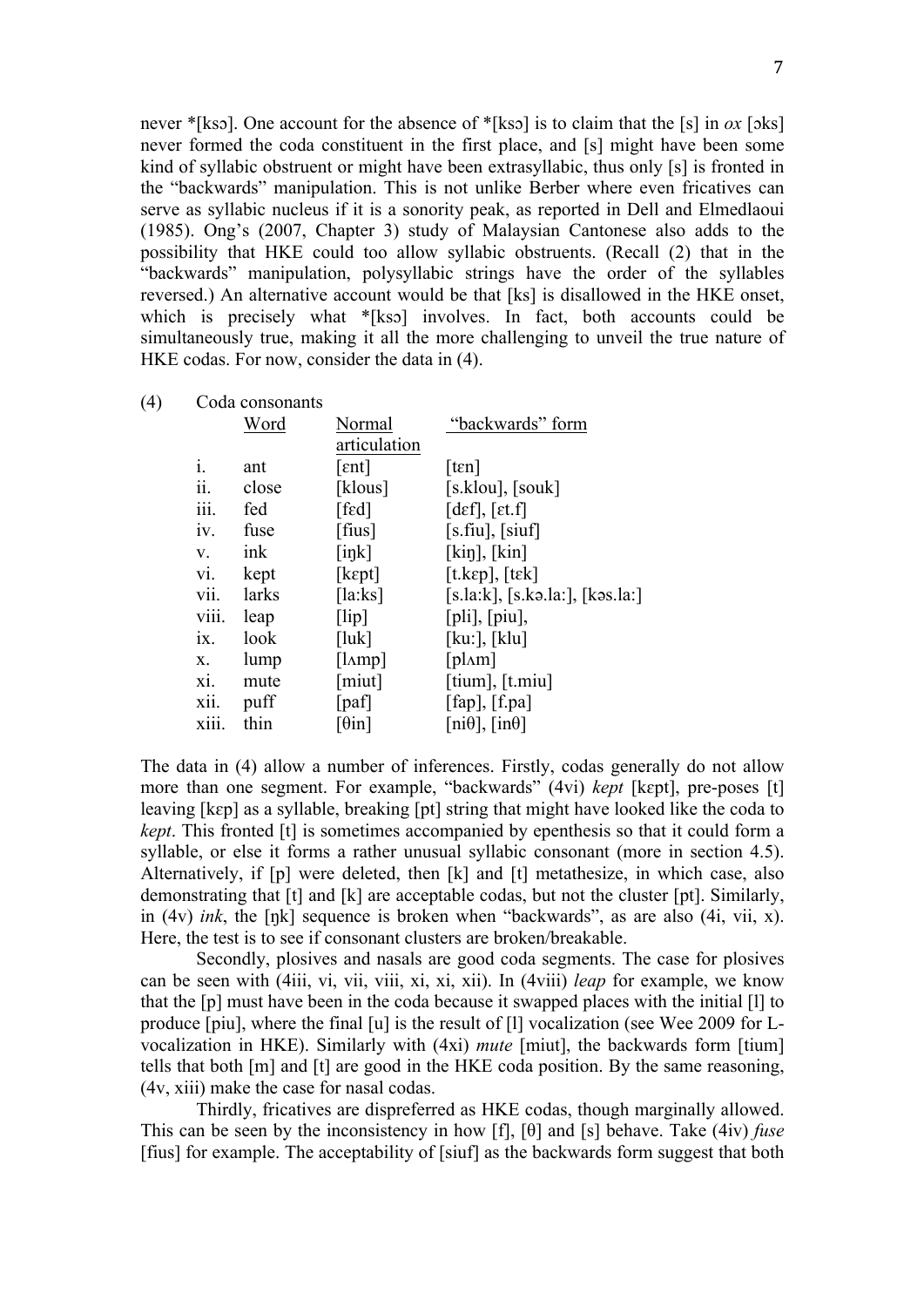[s] and [f] are viable codas, yet the option [s.fiu] seems to indicate that [s] was not part of the coda of [fius] in the first place, as if it were a different syllable.

With respect to the HKE coda, one can make the interim conclusion that only one segment is licensed in the coda, preferably a plosive or a nasal, collectively describable as [-continuant]. In comparison with Cantonese, HKE is similar with respect to having singleton codas (unlike RP), but differs in tolerating fricatives (which Cantonese strictly forbids).

#### *4.3 Onset*

For the HKE syllable onset, one can likewise look for consonant sequences attested on either side of the vowel nuclei and observe their patterning under "backwards" manipulation. In fact, many of the data that helped us with understanding the HKE coda also illustrate the kinds of onsets allowed in HKE. Going through the data in (3) and (4), it should be evident that the HKE onset allows plosives [p, t, k, b, d, g], nasals  $[m, n]$ <sup>1</sup> and fricatives  $[s, f, \theta, h]^2$ , affricate  $[t]$  (cf. (3vi)) and liquids  $[r, 1]$  as onsets. All these segments have attested instances in "backwards" manipulation as either serving the onset of a syllable or as being exchanged with what is the coda in normal articulation, e.g.  $(3iii, v)$  and  $(4iv, xi)$  among others.

To be added to the list of singleton HKE onsets are the glides [j, w] and also di-segmental sequences, inferable from the data in (5).

| (5) |                        | Onset consonants |                               |                                               |
|-----|------------------------|------------------|-------------------------------|-----------------------------------------------|
|     |                        | Word             | Normal                        | "backwards" form                              |
|     |                        |                  | articulation                  |                                               |
|     | i.                     | yet              | [jet]                         | [tei], [t.je]                                 |
|     | $\ddot{\mathbf{i}}$    | $_{\text{cow}}$  | [kau]                         | [wauk], $[auk]$                               |
|     | $\dddot{\mathbf{m}}$ . | implore          | [implo]                       | [plo. im], $[po . im]$                        |
|     | iv.                    | <b>Britain</b>   | [briton]                      | [tən.bri]                                     |
|     | V.                     | improve          | [impruf]                      | $[pru.vim]$ , $[pur(im]$ ,                    |
|     |                        |                  |                               | $[$ f.pru.im $]$                              |
|     | vi.                    | drape            | [dreip]                       | [p.drei], [p.drei], [reip.t],                 |
|     |                        |                  |                               | [pei.dr], [pid.rei]                           |
|     | vii.                   | tradition        | $[tr\partial$ ifan]           | $[$ $\int$ ən.di.trə $\int$                   |
|     | viii.                  | grape            | [greip]                       | [p.grei], [preig]                             |
|     | ix.                    | crown            | [kraun]                       | [nauk], [n.krau], [raun.k]                    |
|     | X.                     | clear            | [kliə]                        | $\lceil$ ə.kli $\rceil$                       |
|     | xi.                    | freshness        | $[{\rm fr}$ c ${\rm fin}$ as] | [nos.fre[], [no.f.fre], [s.no                 |
|     |                        |                  |                               | $\int$ .fre]                                  |
|     | xii.                   | small            | [smou]                        | $[mous]$ , $[mous]$                           |
|     | xiii.                  | snatch           | [snet]                        | $[t].sn\epsilon], [net].s], [t].n\epsilon.s]$ |
|     | xiv.                   | stain            | [stein]                       | [ten.s], [ein.st]                             |
|     | XV.                    | stupid           | [stiupid]                     | [pid.stiu]                                    |
|     | XV1.                   | sphere           | $[s$ fiə $]$                  | $[$ fiəs], $[$ əs.fi], $[$ ə.fi.s]            |
|     |                        |                  |                               |                                               |

 

<sup>1</sup> Notably missing [ŋ], accountable by firstly, HKE words from British or American sources have no such instances other than heterosyllabic ones like *finger, hangar* and *singing*; secondly most HK Cantonese speakers today no longer have the velar nasal as an onset, thus ruling out also any HKE words of Cantonese origin.

<sup>2</sup> In normal articulation, [h] is not attested as a coda. However, in "backwards" manipulation *help* [heup]  $\rightarrow$  [peuh], we see that HKE speakers allows [h] in the coda after swapping places with [p].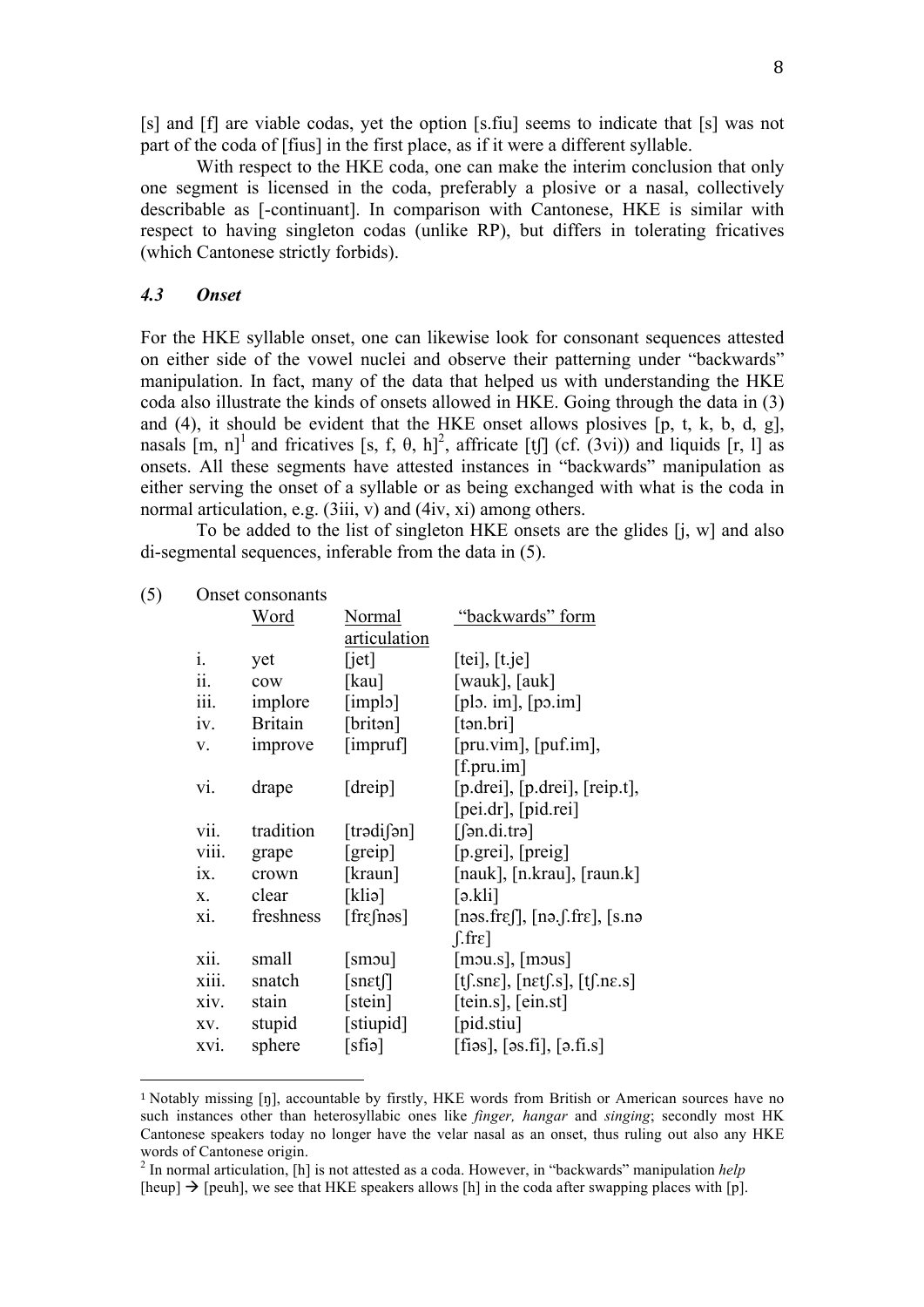| <b>XV11.</b>  | spare    | [spea]     | $[s.\text{sp}\varepsilon]$ , $[s.\text{sp}\varepsilon]$ , $[s.\text{sp}\varepsilon]$ , |
|---------------|----------|------------|----------------------------------------------------------------------------------------|
|               |          |            | [9.98.5]                                                                               |
| <b>XV111.</b> | skate    | [skeit]    | [ $keit.s$ ], $[t.keis]$                                                               |
| xix.          | skating  | [skeitin]  | $[tin. skei]$ , $[tin.kei.s]$                                                          |
| XX.           | spring   | [sprin]    | $[\text{prin.s}]$ , $[\text{rin.sp}]$                                                  |
| xxi.          | splendid | [splɛndit] | $[dis.plen]$ , $[dit.splen]$ ,                                                         |
|               |          |            | $\left[$ dit.pl $\epsilon$ n.s $\right]$                                               |

(5i, ii) are rather straightforward in showing that glides [j, w] are possible onsets in HKE. Ignoring for the moment the rather unusual-looking obstruent syllabic consonants (see section 4.5), we set our sights on whether the "backwards" manipulation would split or preserve the consonant sequences found in the normal articulations. The data in (5iii-xv) show that di-consonantal strings are marginally acceptable as HKE onsets. For example, in (5iii), we see the [pl] sequence from *implore* [implɔ] preserved as [plɔ.im], though in the [pɔ.im] rendition, [l] is deleted, leaving only [p].

The longest possible string of consonants potentially possible as HKE onsets are tri-consonantal, and such strings always begin with [s]. One can see in (5xx, xxi) that the trend is to displace the initial [s] with the exception of [dit.splɛn] as one of the attested "backwards" forms for *splendid*. In all the data generated from the experiment, evidence for tri-consonantal onsets is scarce, with most speakers preferring to displace the [s].

#### *4.4 The HKE syllable template*

Putting the preceding discussions together, "backwards" manipulation allows us to infer the HKE syllable template, as in (6).

(6) The HKE syllable template



In (6), the syllable is shown to have obligatory nucleus that allows for branching, optional onset and optional coda. The onset has a tenuous association with [s]. The validity of (6) will of course require further testing and can only be accepted when there is converging evidence (such as suggested in section 5).

From section 4.1, we know that the nucleus allows for diphthongs (and thus also monophthongs). From section 4.2, we can discern that the coda normally accepts only one segment, preferably a plosive or a nasal (i.e. [-continuant]) though sometimes fricatives have appeared as codas as well. Section 4.3 demonstrated that onsets allow more consonantal strings, but they are preferably di-segmental. Apparently, the HKE coda and the onset are not very stable because they show preferences rather than strict requirements. This is hardly surprising given that there is an entire culture supported by American movies and R.P.-guided education in Hong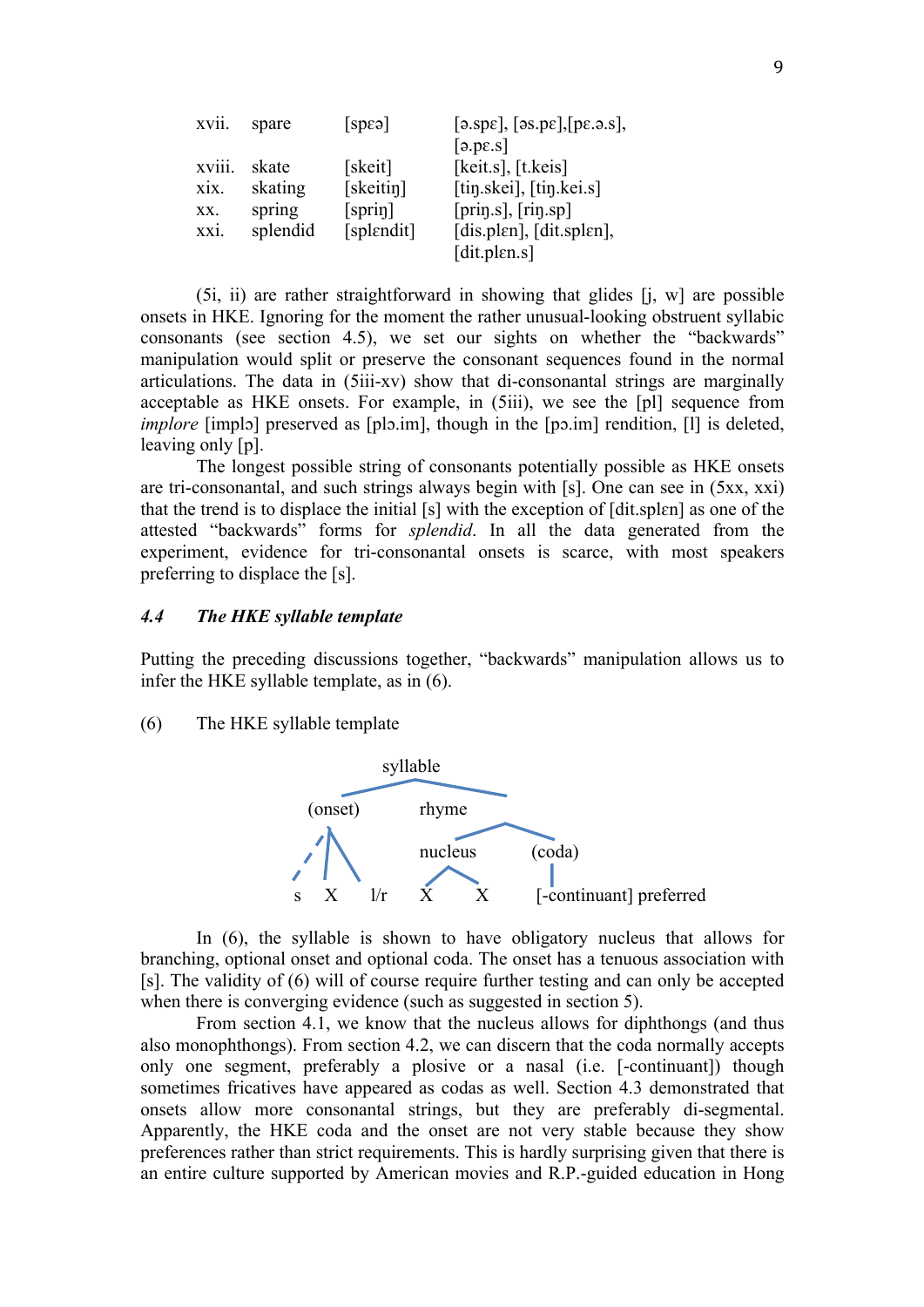Kong, nudging each generation of Hong Kong young people towards a non-local kind of English.

#### *4.5 Syllabic consonants*

Before evaluating the validity of (6), there is one other aspect of the HKE syllable that the "backwards" manipulation has highlighted: the syllabic consonant. As seen in (3v) *gave*  $[\text{geiv}] \rightarrow [f \cdot \text{gei}], (3ix) \text{ coin } [\text{koin}] \rightarrow [\text{oin }k], (4iv) \text{ fuse } [\text{fius}] \rightarrow [\text{s.fiu}], (4vi)$  $kept$  [kɛpt]  $\rightarrow$  [t.kɛp], (5viii) *grape* [greip]  $\rightarrow$  [p.grei], (5xiii) *snatch* [snɛtʃ]  $\rightarrow$ [t][[f.s.nɛ],  $(5xx)$  *spring* [sprin]  $\rightarrow$  [rin.sp], among many others, almost anything can serve as a syllabic consonant in HKE, even in careful/deliberate speech as when undertaking "backwards" manipulation. This is a rather unusual state of affairs given that neither Cantonese nor typical varieties of English license obstruents as syllabic in careful/deliberate speech.

Going back to the recordings of the "backwards" manipulation, there are a few things to note. Firstly, the transcriptions were done independently by three research assistants, so the "syllabicity" was perceived by more than one independent researcher. Secondly, there is no lack of instances where a slight pause separates the alleged syllabic obstruent from its surroundings. Thirdly, many of these "syllabic" obstruents appeared to be accompanied by a voiceless vowel (like whispering). Finally, these alleged syllabic obstruents tend to have a distinctly longer duration, especially the fricatives. Even if one does not admit that there are syllabic obstruents in HKE, there can be no debate that under "backwards" manipulation, these obstruents behave rather as if they were syllabic.

From the data in (3-5), one can at least observe that "syllabic" obstruents surface only when (A) there are consonantal strings in the base (non-backwards) form, (B) "backwards" forms might produce consonant sequences within a syllable coda, and (C) fricatives might appear in coda positions. The case of (C) is most strikingly seen with examples like *elves* [ɛufs] which yields [s.f.ɛu] as the backwards form. Here the diphthong sequence is preserved, and [f] and [s] are treated as if each were a syllable of its own, so that [eu.f.s] produces a mirror image [s.f.ɛu]. Interestingly, conditions  $(A)$ ,  $(B)$  and  $(C)$  converge on the syllable template in  $(6)$ . In other words, where the words involve violations to (6), HKE phonology resolves that by producing "syllabic" consonants, which could then fit into the template. While syllable nuclei tend to be vowels, there is really no need for such a restriction as long as one requires that nuclei peak in sonority, standard fare in syllable theory. One is reminded of the enigmatic extra-consonants reported in Setter and Deterding (2003), which might perhaps find partial explanation here, the idea being that the extra consonants are added for prosodic weight to obstruent syllabic items.

## **5. Implications and conclusion**

The template in (6) is founded only on "backwards" manipulation, but provides evidence into the internal structure of the HKE syllable. It stands upon the shoulders of precedent research on HKE consonant cluster "simplification" by deletion (Peng and Setter, 2000), substitution (Chan, 2006) or epenthesis (Silverman, 1992) and on the existence of diphthongs (Deterding et al., 2008).

Validating (6) would require a number of other tests. With respect to the syllabicity of the consonants, phonetic experiments can be done to measure their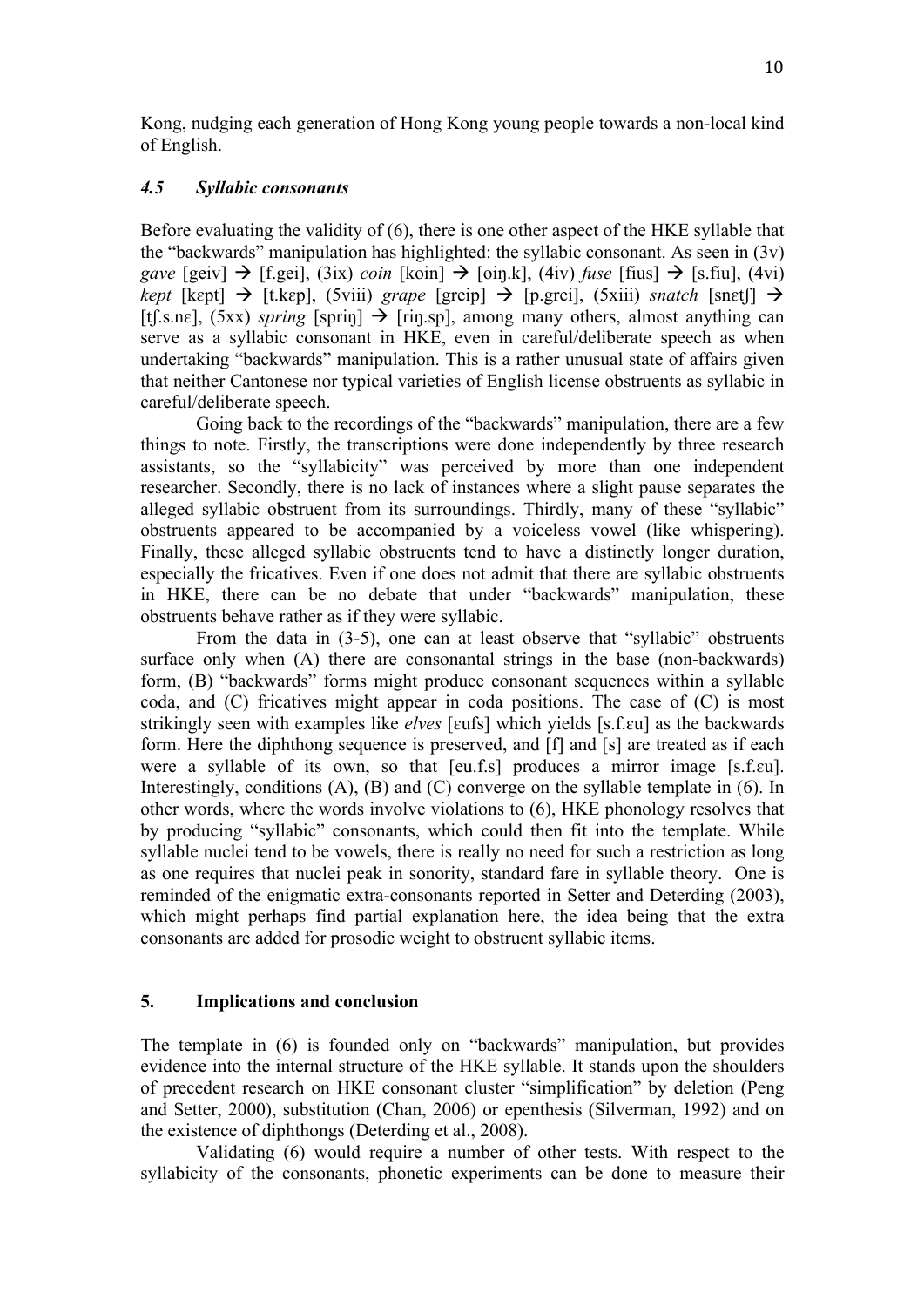length in comparison with other segments. Pause-insertions by speakers offer another window, as would syllable-counting games. Each of these will require a separate paper, though my informal investigations with HKE speakers using pause-insertions and syllable counting games have converged on the possibility of syllabic obstruents.

For nuclei structure, assonance and poetry might offer insights. The prediction in (6) is that identical vowel sequences will assonate in HKE, but not in Cantonese where [i] and [u] are in the coda. Thus [eit], [eip] and [ei] but not [en] will assonate in HKE, but in Cantonese [en] and [ei] will assonate. This will require perception tests. Similar strategies apply for rhyming to check the coda constituents; and for alliteration to check for the onset. For example, (6) predicts that for speakers who do not accept [s] as part of a complex onset, then *sleep* alliterates with *lake*. One can try teaching HKE speakers ludlings that involve transposition (e.g. Pig Latin) or substitution (e.g. F-language) or division (e.g. Chinese *fanqie*). At this stage, none of these are easy options, but (6) now offers a testable model of the HKE syllable that is founded on some evidence internal to HKE.

The fluidity in association of [s] with the onset and in allowing continuant codas invites contemplation. One possibility is that the fluidity stems from combining the grammars of 10 different participants of the experiment. That can be discounted because fluidity was observed in the individual responses as well. Another is the influence of Cantonese as participants are bilingual speakers. However, that is only at best a partial explanation since Cantonese does not allow syllabic obstruents or consonant clusters in the first place. One final possibility is that HKE is in fact very unstable and is still engaged largely in exonormative alignment, so it is not quite yet an endonormative variety.

To conclude, this chapter has presented a "novel" method of probing into the HKE syllable structure by prompting speakers to manipulate HKE words in reverse. The finding is that while a template can be established (weakly ternary branching onset, branching nucleus, and singleton coda, as in (6)), it also suggests that HKE phonology is at the exonormative stage (Schneider 2007, Chapter 3) and is likely to remain a rather unstable system for the time being.

#### **Acknowledgements**

This paper is supported by GRF-HKBU250712. Thanks to Mingxing Li, Yang Liu and the painstaking efforts of the editors for many helpful comments and corrections.

#### **References**

- Bagemihl, B. (1995). Language games and related areas. In J. Goldsmith (Ed.), *The handbook of phonological theory* (pp. 697-712). Cambridge, MA and Oxford, UK: Basil Blackwell.
- Bolton, K. (2003). *Chinese Englishes: A sociolinguistic history*. Cambridge: Cambridge Univ. Press.
- Chan, A. Y. W. (2006). Strategies used by Cantonese speakers in pronouncing English initial consonant clusters: insights into the interlanguage phonology of Cantonese ESL learners in Hong Kong. *International Review of Applied Linguistics in Language Teaching*, *44*(4), 331-355.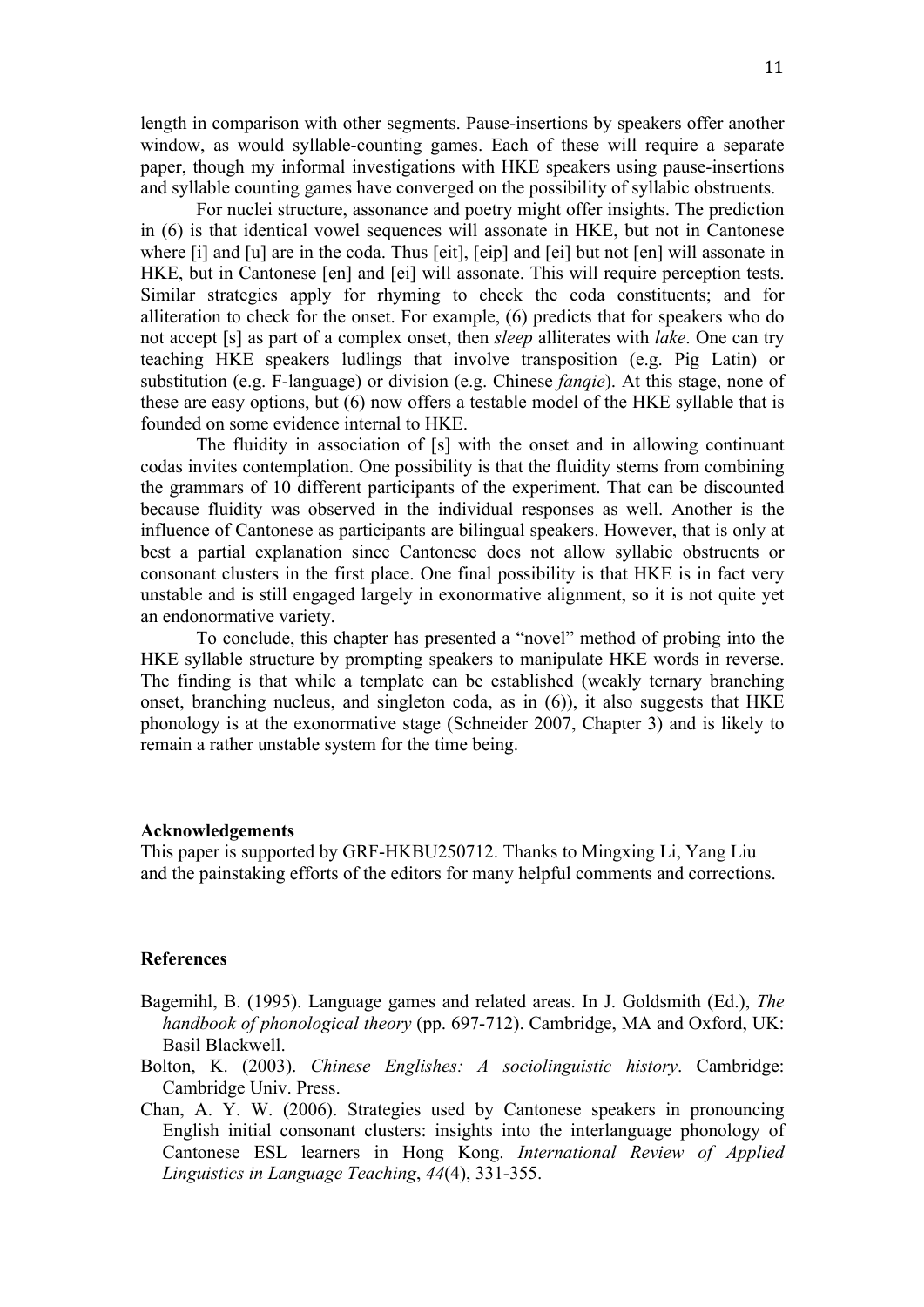- Chao, Y. -R. (1931). Fanqieyu bazhong (Eight types of Fanqie languages). In *Bulletin of the Institute of History and Philology*, *2*, 320-354. Academia Sinica.
- Cheung, W. H. Y. (2009). Span of high tones in Hong Kong English. In *Proceedings of the 35th Annual Meeting of Berkeley Linguistics Society (BLS 35)*, 72-82. Berkeley, CA.
- Dell, F., & Elmedlaoiu, M. (1985). Syllabic consonants and syllabification in Imdlawn Tashlhiyt Berber. *Journal of African Languages and Linguistics*, *7*(2), 105–130. ISSN (Online) 1613-3811, ISSN (Print) 0167-6164, DOI: 10.1515/jall.1985.7.2.105, October 2009
- Deterding, D., Wong, J., & Kirkpatrick, A. (2008). The pronunciation of Hong Kong English. *English World Wide*, *29*(2), 147-175.
- Hammond, M. (1999) *The phonology of English: a prosodic optimality-theoretic approach*. Oxford: Oxford Univ. Press.
- Hung, T. T. N. (2000). Towards a phonology of Hong Kong English. *World Englishes*, *19*, 337-56.
- Hung, T. T. N. (2005). Word stress in Hong Kong English: a preliminary study. *HKBU Papers in Applied Language Studies*, *9*, 29-40.
- Lim, L. (2014). Yesterday's founder population, today's Englishes: the role of the Peranakans in the (continuing) evolution of Singapore English. In S. Buschfeld, T. Hoffmann, M. Huber and A. Kautzsch (Eds.), *The evolution of Englishes: The dynamic model and beyond* (pp. 401-419). Amsterdam: Benjamins.
- Linguistics Society of Hong Kong (2002). *Guide to LSHK Cantonese romanization of Chinese characters*. Hong Kong: Linguistics Society of Hong Kong [in Chinese].
- Ong, Y. -H. (2007). *Truncation in Malaysian Cantonese*. M.A. (Research) thesis, National University of Singapore.
- Peng, L., & Setter, J. (2000). The emergence of systematicity in the English pronunciations of two Cantonese-speaking adults in Hong Kong. *English World-Wide*, *21*(1), 81-108.
- Schneider, E. W. (2007). *Postcolonial English: Varieties around the world*. Cambridge: Cambridge Univ. Press.
- Setter, J., & Deterding, D. (2003). Extra final consonants in the English of Hong Kong and Singapore. *Proceedings of the 15th International Congress of Phonetics Sciences*, Barcelona, August: 1875-8.
- Silverman, D. (1992). Multiple scansions in loanword phonology: evidence from Cantonese. *Phonology*, *9*, 289-328.
- Singh, R. (2012). Reflections on English in India and Indian English. In R. K. Agnihotri (Ed.), *Indian English: Towards a new paradigm* (pp. 1-14). New Delhi: Orient Black Swan,
- T' ong, T. -K. (1862). *Ying ü tsap ts ' un* [*The Chinese and English instructor*]. Canton. Weijingtang edition from the first year of Tongzhi's reign, Institute for Research in Humanities, Kyoto University collection. Retrieved 1 September 2011 from http://kanji.zinbun.kyoto-u.ac.jp/db-machine/toho/html/top.html
- Wee, L. -H. (2009). Exploring the dilemma of the split-l geminate pattern in Hong Kong English. In L. Uyechi and L.H. Wee (Eds.), *Reality exploration and discovery: Pattern interaction in language and life* (pp. 89-104). Stanford: CSLI Publications.
- Wee, L. -H., & Cheung, W. H. Y. (2015). The *Chinese-English Instructor*'s lesson for Hong Kong English. In Y. -C. E. Hsiao and L. –H. Wee (Eds.), *Capturing phonological shades within and across languages* (pp. 346-392). Cambridge Scholars Publishing.